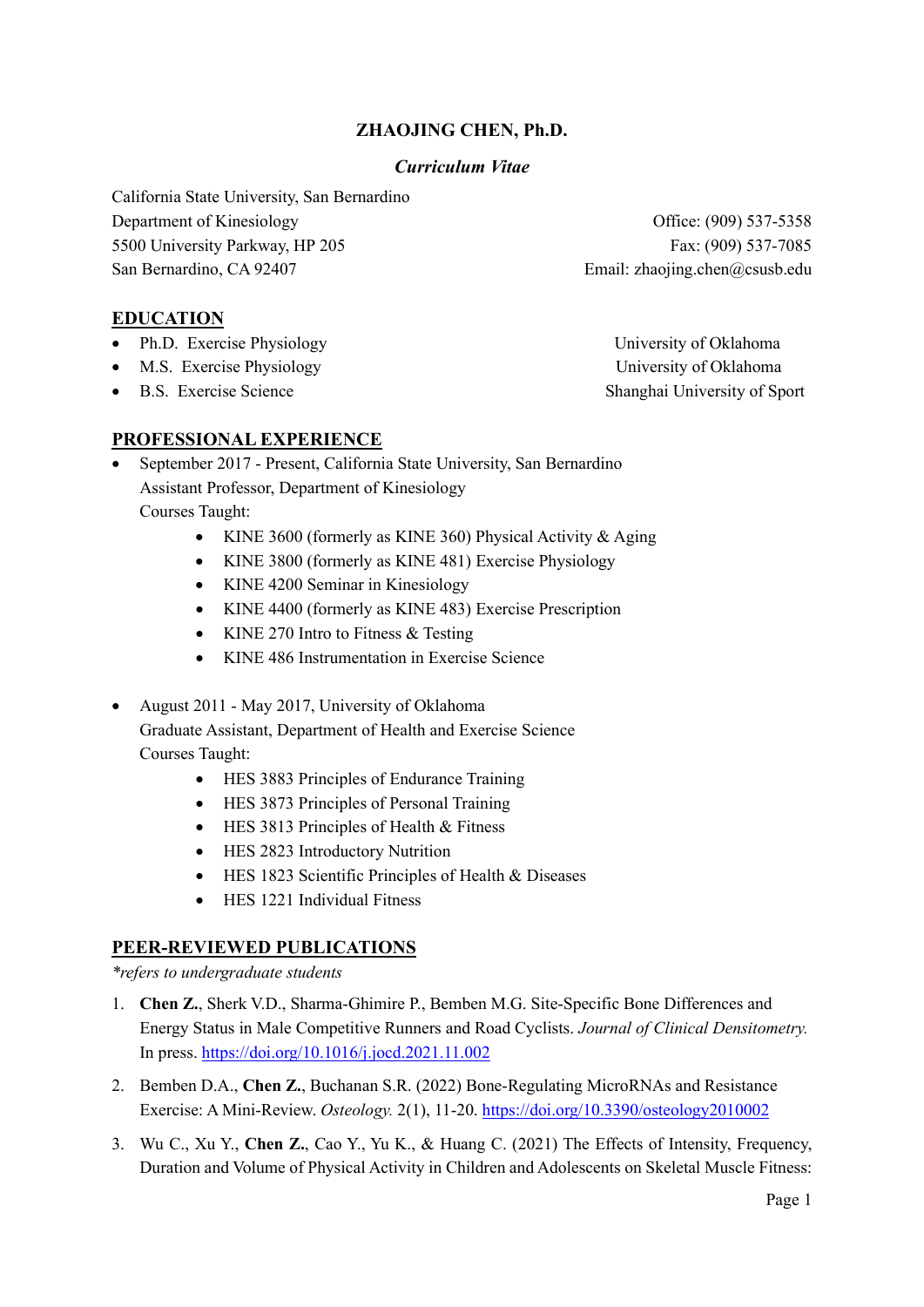A Systemic Review and Meta-Analysis of Randomized Controlled Trials. International Journal of Environmental Research and Public Health. 18(18), 9640.<https://doi.org/10.3390/ijerph18189640>

- 4. Santos, L.E.R., dos Santos Costa, A., Costa, E.C., Damasceno, V.O., **Chen, Z.,** de Oliveira, I. A., ...& Santos, T.M. (2021) Effects of Self-selected Passive Recovery Time in Interval Exercise on Perceptual and Heart Rate Responses in Older Women: A Promissory Approach. *Journal of Aging and Physical Activity*, *1*(aop), 1-11.<https://doi.org/10.1123/japa.2021-0086>
- 5. Ramirez E.A.\*, Escalante G., **Chen Z**. (2020) Cross-Calibration of GE Lunar iDXA and Prodigy Densitometer for Measurement of Bone Mineral Density in Young Adults. *Journal of Kinesiology and Wellness (JKW) – Student Edition.* 9(2): 38-46. <https://jkw.wskw.org/index.php/jkw/article/view/71/133>
- 6. Mora J.C.\*, **Chen Z.,** Escalante G. (2020) A Comparison of Body Composition Measurements in College Students Using Three Assessment Devices. *Journal of Kinesiology and Wellness (JKW) – Student Edition.* 9(2):56-62.<https://jkw.wskw.org/index.php/jkw/article/view/73/138>
- 7. Su M., **Chen Z.**, Baker B., Buchanan S., Bemben D., Bemben M. (2020) Quantity and Quality of Bone and Muscle in Chinese Men and Women Aged 18-35 Years. Journal of Osteoporosis. Volume 2020, Article ID 8126465.<https://doi.org/10.1155/2020/8126465>
- 8. Baker BS, **Chen Z.,** Larson RD, Bemben MG, Bemben DA. (2020) Sex Differences in Bone Density, Geometry, and Bone Strength of Competitive Soccer Players. *J Musculoskelet Neuronal Interact.* 20(1):62-76. [http://www.ismni.org/jmni/pdf/79/jmni\\_20\\_062.pdf](http://www.ismni.org/jmni/pdf/79/jmni_20_062.pdf)
- 9. **Chen Z.**, Bemben MG, Bemben DA. (2019) Bone and Muscle Specific Circulating MicroRNAs in Postmenopausal Women Based on Osteoporosis and Sarcopenia Status. *Bone.* 120: 271-278. https://doi: 10.1016/j.bone.2018.11.001
- 10. Sharma-Ghimire P, **Chen Z.**, Sherk V, Bemben DA, Bemben MG. (2018) Sclerostin and Parathyroid Hormone Response to Acute Whole-Body Vibration and Resistance Exercise in Young Women. *Journal of Bone and Mineral Metabolism.* 37(2): 358-367. <https://doi.org/10.1007/s00774-018-0933-0>
- 11. **Chen Z.**, Sharma-Ghimire P, Ye X, Kim D, Bemben MG, Bemben DA. (2015) Acute Effects of Whole-body Vibration and Resistance Exercise on Cortisol Concentrations in Young Men. *Int J Exerc Sci.* 8(1): 11-20. <https://digitalcommons.wku.edu/ijes/vol8/iss1/3/>
- 12. Bemben DA, Sharma-Ghimire P, **Chen Z**, Kim E, Kim D, Bemben MG. (2015) Effects of Whole-body Vibration on Acute Bone Turnover Marker Responses to Resistance Exercise in Young Men. *J Musculoskelet Neuronal Interact.* 15(1):23-31. <https://pubmed.ncbi.nlm.nih.gov/25730649/>
- 13. Sherk VD, Thiebaud RS, **Chen Z**, Karabulut M, Kim S, Bemben DA. (2014) Associations Between pQCT-based Fat and Muscle Area and Density and DXA-based Total and Leg Soft Tissue Mass in Healthy Women and Men. *J Musculoskelet Neuronal Interact.* 14(4):411-417. <http://www.ismni.org/jmni/pdf/58/02SHERK.pdf>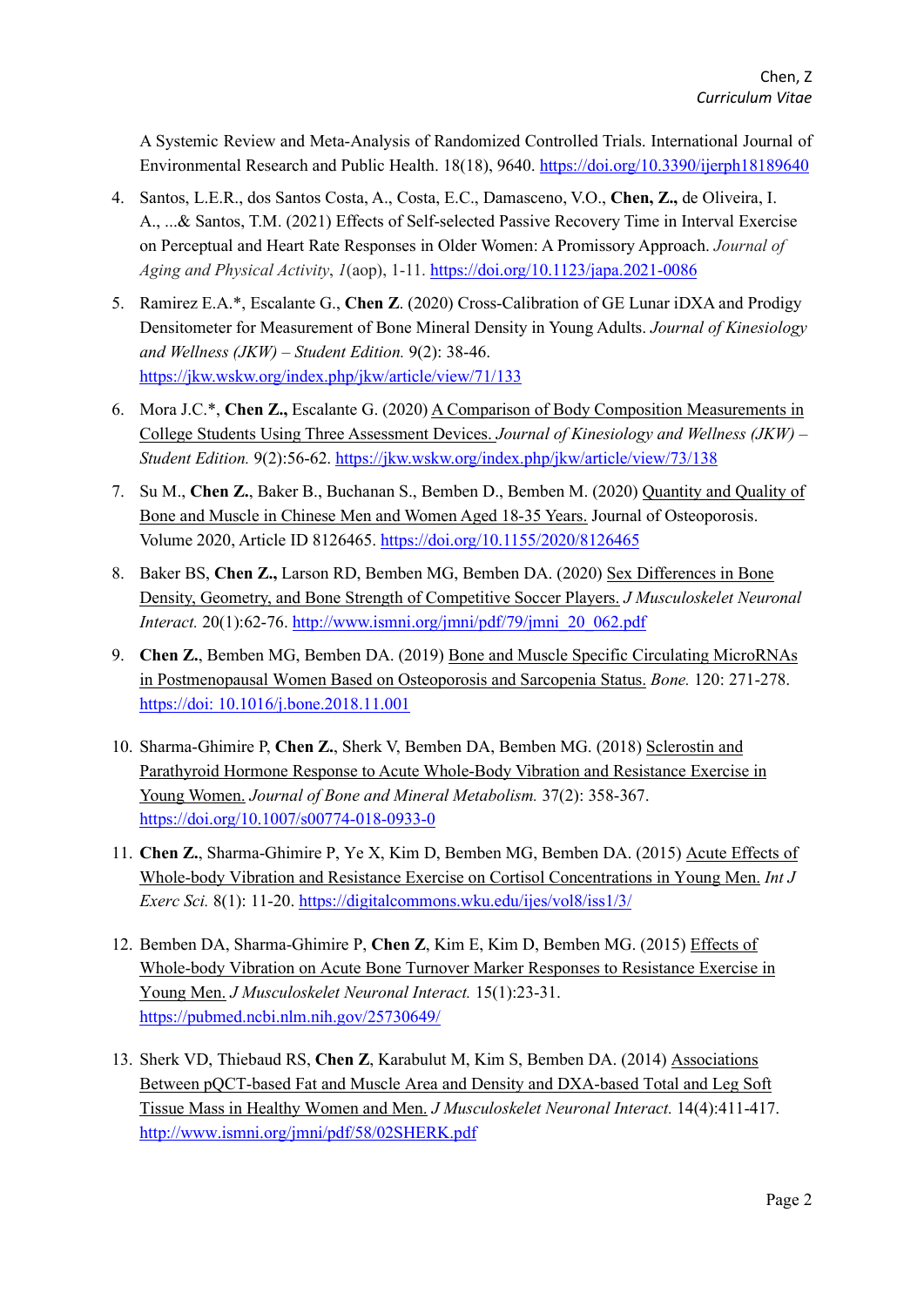# **PUBLISHED ABSTRACTS**

*\*refers to undergraduate students*

- 1. Ramirez E.\*, Khartabil A.\*, Marin Y.\*, Escalante G., Haddock B., **Chen Z.** Relationships of Bone Mineral Density and Muscular Performance in College Students. 2020 ACSM Annual Meeting
- 2. Mejia A.\*, Huatran J.\*, Ramirez E.\*, Escalante G., Haddock B., **Chen Z.** Cross-Calibration of Two Dual-Energy X-Ray Absorptiometry Systems for Body Composition Measurements in Young Adults. 2020 ACSM Annual Meeting
- 3. Wee S., Reyes R.\*, **Chen Z.**, Ng J. Preliminary Study of Ethnic Differences in Hemodynamic Responses Following High Intensity Exercise: Wave Separation Analysis. 2020 ACSM Annual Meeting
- 4. Ramirez E.\*, Khartabil A.\*, Marin Y.\*, Escalante G., **Chen Z**. Relationships of Bone Mineral Density, Muscular Performance, and Body Composition in College-Age Students. 2019 Southwest ACSM, Newport Beach, CA, Oct.25-26, 2019.
- 5. Mejia A.\*, Huatran J.\*, Ramirez E.\*, Escalante G., **Chen Z**. Cross Calibration of the GE Prodigy and iDXA for the Measurement of Body Composition in Young Adults. 2019 Southwest ACSM, Newport Beach, CA, Oct.25-26, 2019.
- 6. Mora J.\*, Hernandez J.\*, Maravi A.\*, Marin Y.\*, **Chen Z.**, Escalante G. A Comparison of DXA, BIS, and Ultrasound Body Composition Measurements in College Students. 2019 Southwest ACSM, Newport Beach, CA, Oct.25-26, 2019.
- 7. Ramirez E.\*, Mora J.\*, Maravi A.\*, Escalante G., **Chen Z.** Cross-Calibration of Two Dual-Energy X-Ray Absorptiometry for the Measurement of Bone Mineral Density in Young Adults. 2019 WSKW, Reno, NV, Oct.9-11, 2019. (See attachment **RA-18**)
	- *2nd place in Dr. Lawrence Bruja Outstanding Original Research Poster Award*
- 8. Heredia J.\*, Khartabil A.\*, Howard D.\*, Rojas I.\*, Rodriguez M.\*, **Chen Z.**, Escalante G. The Intra-rater Reliability of the Force Plate Peak Forces at Three Specific Time Frames. 2019 WSKW, Reno, NV, Oct.9-11, 2019.
	- *Third place in Dr. Lawrence Bruja Outstanding Original Research Poster Award*
- 9. **Chen Z,** Buchanan SR, Bemben MG, Bemben DA. Circulating Sclerostin and MicroRNA-21 are Predicators of Bone Mineral Density in Postmenopausal Women. 2019 ACSM Annual Meeting, Orlando, FL, May 28 - June 1, 2019.
- 10. Balderas A, **Chen Z**, Su M, Buchanan S, Baker B, Bemben M, Bemben D. Sex Differences in Muscle-Bone Interactions in Chinese Men and Women. 2019 ACSM Annual Meeting, Orlando, FL, May 28 - June 1, 2019.
- 11. **Chen Z,** Bemben DA, Bemben MG. Circulating MicroRNAs are Negatively Associated with Bone Mineral Density in Postmenopausal Women. 2018 ASBMR Annual Meeting, Montreal, Canada, Sept .28 - Oct.1, 2018.
- 12. Singh H, Rathore R, Hunter GR, Bemben DA, **Chen Z,** Saag KG. Total Percent Body Fat, Independent of Muscle Mass, is Negatively Associated with Bone Density in Women. 2018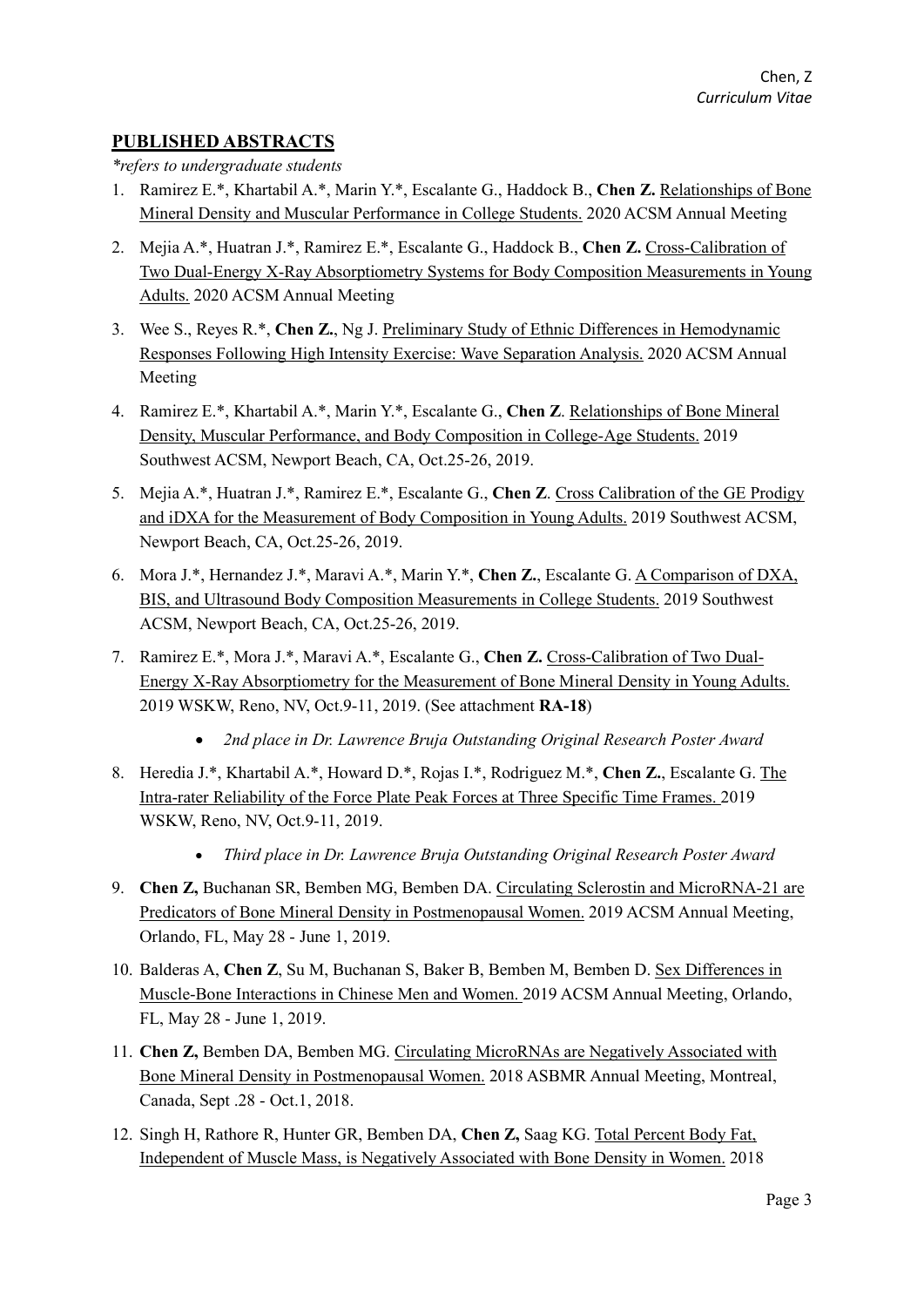ASBMR Annual Meeting, Montreal, Canada, Sept .28 - Oct.1, 2018.

- 13. **Chen Z**, Baker B, Bemben MG, Bemben DA. Relationships between Circulating MicroRNAs, Bone Mineral Density and Muscle Function in Postmenopausal Women. 2018 ACSM Annual Meeting, Minneapolis, MN, May 29 – June 2, 2018.
- 14. Bemben DA, **Chen Z**, Bemben MG. Bone Status and Circulating MicroRNAs in Postmenopausal Women. International Workshop on Musculoskeletal and Neuronal Interactions, Montreal, Canada, Oct. 6-8, 2017.
- 15. Bemben MG, Bemben DA, **Chen Z**, Su M. Muscle-bone Interactions in Chinese Men and Women Aged 18 to 35. International Workshop on Musculoskeletal and Neuronal Interactions, Montreal, Canada, Oct. 6-8, 2017.
- 16. Singh H, **Chen Z**, Kim D, Pohlig R, Bemben MG, Bemben DA. Is Adiposity Related to Neuromuscular Performance and Musculoskeletal Strength in Community-dwelling Older Adults? ASBMR Annual Meeting, Denver, CO, Sept. 8-11, 2017.
- 17. **Chen Z**, Su M, Zhou Y, Baker B, Buchanan S, Ross D, Bemben MG, Bemben DA. Serum Sclerostin Levels Are Positively Correlated with Bone Mineral Density in Chinese Young Adults. ACSM Annual Meeting, Denver, CO, May 30- June 3, 2017. Medicine & Science in Sports & Exercise. 2017; 49(5S): S297-S298
- 18. **Chen Z**, Sharma-Ghimire P, Kim D, Cavazos C, Bemben MG, Bemben DA. Sarcopenia, Osteoporosis, and Functional Performance in Postmenopausal Women. ACSM Annual Meeting, Boston, MA, May 31- June 4, 2016. Medicine & Science in Sports & Exercise. 2016; 48(5S): 144-145
- 19. **Chen Z**, Manfro IG, Larson RD, Bemben MG, and Bemben DA. Bone Characteristics in Collegiate Male Soccer Players Compared to Untrained Controls. ACSM Annual Meeting, San Diego, CA, May 26-30, 2015. Medicine & Science in Sports & Exercise. 2015; 47(5S): 703
- 20. Sharma-Ghimire P, **Chen Z**, Sherk VD, Bemben DA. Sclerostin responses to acute whole-body vibration and resistance exercise in young women. ACSM Annual Meeting, San Diego, CA, May 26-30, 2015. Medicine & Science in Sports & Exercise. 2015; 47(5S): 618
- 21. **Chen Z**, Sharma-Ghimire P, Larson RD, Bemben MG and Bemben DA. Comparison of bone status in male competitive runners and cyclists. ACSM Annual Meeting, Orlando, FL, May 28-31, 2014. Medicine & Science in Sports & Exercise. 2014; 46(5S): 34-35
- 22. Sharma-Ghimire P, **Chen Z**, Bemben MG and Bemben DA. Influence of oral contraceptives and vitamin D status on bone health in college aged women. ACSM Annual Meeting, Orlando, FL, May 28-31, 2014. Medicine & Science in Sports & Exercise. 2014; 46(5S):456-457
- 23. **Chen Z**, Sharma-Ghimire P, Ye X, Keeter T, Young KC, Kim E, Poole C, Kim D, Bemben MG, Bemben DA. Acute Effects of Whole-Body Vibration and Resistance Exercise on Cortisol Levels in Young Men. ACSM Annual Meeting, Indianapolis, IN, May 28-31, 2013. Medicine & Science in Sports & Exercise. 2013; 45(5S): 592-593
- 24. Sharma-Ghimire P, **Chen Z**, Ye X, Keeter T, Young KC, Kim E, Poole C, Kim D, Bemben MG,